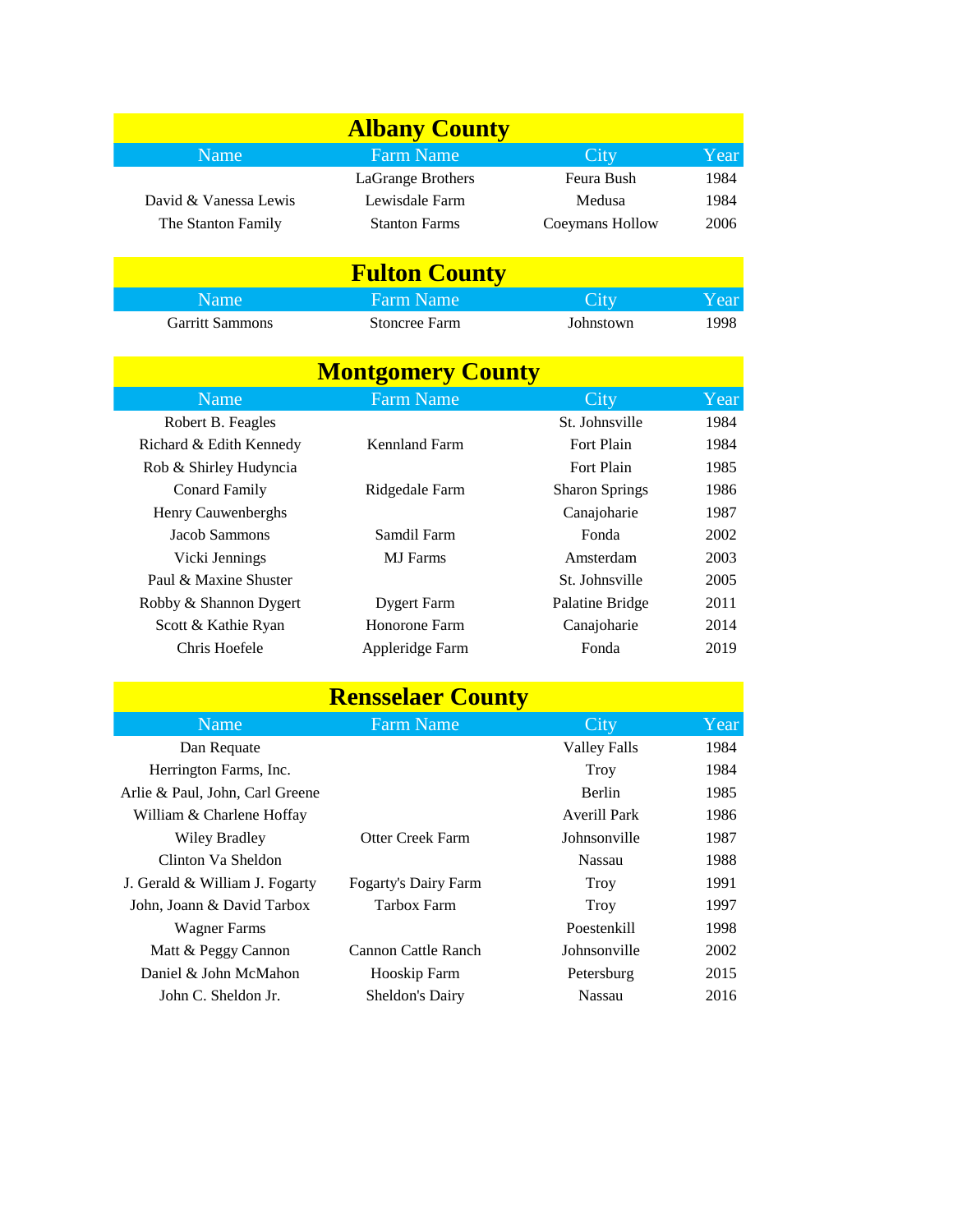| <b>Saratoga County</b>       |                           |                      |      |
|------------------------------|---------------------------|----------------------|------|
| Name                         | <b>Farm Name</b>          | City                 | Year |
| Richard Arnold               | Arnold Haven Farms, Inc.  | <b>West Charlton</b> | 1985 |
| Jean & Kevin Peck            | Clear Echo Farm, LLC      | Schuylerville        | 1988 |
| David R. & Constance B. Wood | Eidon Tweed Farm          | <b>West Charlton</b> | 1990 |
| Barbara Hanehan              | Hanehan Family Dairy, LLC | Saratoga Springs     | 2005 |
| Marty & Pat Hanehan          | Wm. Hanehan & Sons        | Saratoga Springs     | 2006 |
| Richard Smith                | Smith Bros. Farm          | <b>Ballston</b> Spa  | 2007 |
| Edgar King                   | Kings-Ransom Farm, LLC    | Schuylerville        | 2009 |

## **Schenectady County**

| Name '                 | 'Farm Name              | City     | Year |
|------------------------|-------------------------|----------|------|
| Seymour A. Vander Veen | <b>Seven View Farms</b> | Delanson | 2002 |

| <b>Schoharie County</b>      |                         |                       |      |  |
|------------------------------|-------------------------|-----------------------|------|--|
| <b>Name</b>                  | <b>Farm Name</b>        | City                  | Year |  |
| Arthur E. Graulich           |                         | <b>Sharon Springs</b> | 1984 |  |
| Donald C. Phelan             |                         | Warnerville           | 1988 |  |
| Richard, Sandra & Jon Prokop | Crossbrook Farms        | Middleburgh           | 1990 |  |
| Ron & Becky Gage             | Ron-Beck Holsteins      | Cobleskill            | 2000 |  |
| <b>SUNY Cobleskill</b>       | Dairy Manager           | Cobleskill            | 2004 |  |
| The Llyod Family             | Maple Downs Farms II    | Middleburgh           | 2007 |  |
| Dan & Tammy Buck             | <b>Buckvale Farm</b>    | <b>Jefferson</b>      | 2008 |  |
| R. Tissiere & B. Broadwell   | <b>Tissiere Farms</b>   | Cobleskill            | 2009 |  |
| Shannon Mason                | Danforth Jersey Farm    | <b>Jefferson</b>      | 2013 |  |
| Tim & Patti Everett          | <b>Stone House Farm</b> | <b>Sharon Springs</b> | 2014 |  |

| <b>Washington County</b>    |                              |                |      |  |
|-----------------------------|------------------------------|----------------|------|--|
| Name                        | <b>Farm Name</b>             | City           | Year |  |
| Allenwaite Farms, Inc.      |                              | Schaghticoke   | 1986 |  |
| Foxfield Stock Farm, Inc.   |                              | Granville      | 1986 |  |
| Franklin C. Ziehm           | Tiashoke Farms, LLC          | <b>Buskirk</b> | 1988 |  |
| Willard L. Durkee           |                              | Fort Ann       | 1989 |  |
| Steve Skellie               |                              | Greenwich      | 1989 |  |
| Getty Family                | Gettyvue Farm, LLC           | Granville      | 1990 |  |
| Neil, Kevin & Tammy Eastman |                              | Hartford       | 1993 |  |
| David & Nancy Hall          | <b>Hallview Holsteins</b>    | Fort Ann       | 1995 |  |
| Donald L. McEachon          | lack Creek Valley Farms, In  | Salem          | 1997 |  |
| Mark Aldous                 |                              | Granville      | 2000 |  |
| John & Denise Dickinson     | <b>Oujet Brook Holsteins</b> | Hudson Falls   | 2000 |  |
| Michael & Donna Nolan       | Kenyon Hill Farm             | Cambridge      | 2001 |  |
| <b>Andrew Family</b>        | <b>Andland Farms</b>         | Eagle Bridge   | 2001 |  |